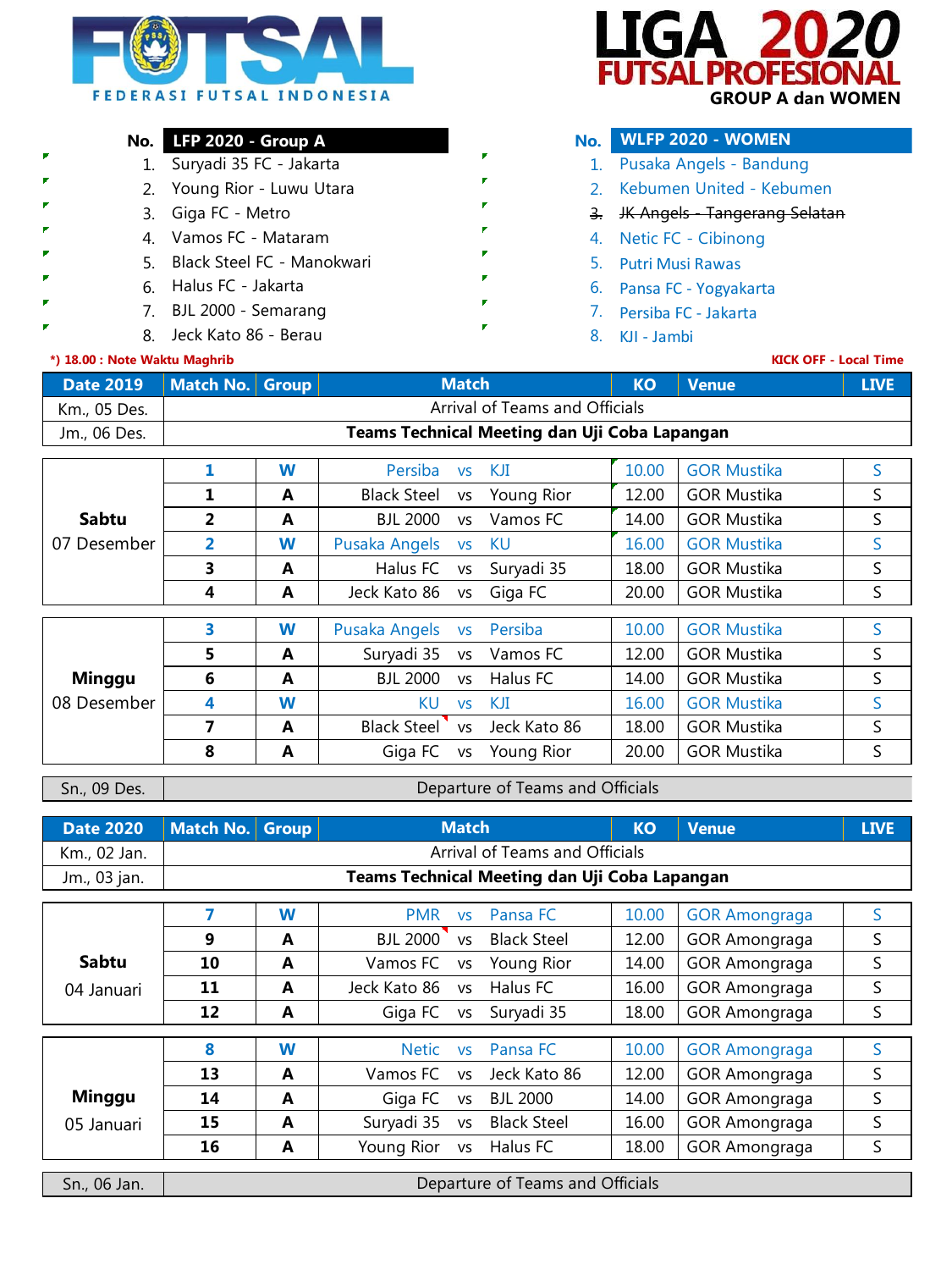| Date 2020 Match No. Group | <b>Match</b> |                                               | КO | Venue | <b>LIVE</b> |
|---------------------------|--------------|-----------------------------------------------|----|-------|-------------|
| Km., 16 Jan.              |              | Arrival of Teams and Officials                |    |       |             |
| Jm., 17 Jan               |              | Teams Technical Meeting dan Uji Coba Lapangan |    |       |             |

|               | 17 | A | Vamos FC           | <b>VS</b> | Halus FC           | 10.00 | <b>GOR Ciracas</b> | NS.       |
|---------------|----|---|--------------------|-----------|--------------------|-------|--------------------|-----------|
|               | 18 | A | Giga FC            | VS        | <b>Black Steel</b> | 12.00 | <b>GOR Ciracas</b> | NS.       |
| <b>Sabtu</b>  | 13 | W | KU                 | <b>VS</b> | Persiba            | 14.00 | <b>GOR Ciracas</b> | <b>NS</b> |
| 18 Januari    | 14 | W | Pusaka Angels      | <b>VS</b> | KJI                | 16.00 | <b>GOR Ciracas</b> | <b>NS</b> |
|               | 19 | W | Young Rior         | <b>VS</b> | Jeck Kato 86       | 18.00 | <b>GOR Ciracas</b> | NS.       |
|               | 20 | W | Suryadi 35         | <b>VS</b> | <b>BJL 2000</b>    | 20.00 | <b>GOR Ciracas</b> | <b>NS</b> |
|               |    |   |                    |           |                    |       |                    |           |
|               | 21 | A | Halus FC           | <b>VS</b> | Giga FC            | 10.00 | <b>GOR Ciracas</b> | NS        |
|               | 22 | A | <b>Black Steel</b> | <b>VS</b> | Vamos FC           | 12.00 | <b>GOR Ciracas</b> | NS.       |
| <b>Minggu</b> | 15 | W | KJI                | <b>VS</b> | Pusaka Angels      | 14.00 | <b>GOR Ciracas</b> | <b>NS</b> |
| 19 Januari    | 16 | W | Persiba            | <b>VS</b> | KU                 | 16.00 | <b>GOR Ciracas</b> | <b>NS</b> |
|               | 23 | W | Suryadi 35         | <b>VS</b> | Jeck Kato 86       | 18.00 | <b>GOR Ciracas</b> | NS.       |
|               | 24 | W | <b>BJL 2000</b>    | <b>VS</b> | Young Rior         | 20.00 | <b>GOR Ciracas</b> | NS.       |

Sn., 20 Jan.

Departure of Teams and Officials

| Date 2020   Match No. Group |  | <b>Match</b>                                  | <b>KO</b> | Venue | <b>LIVE</b> |
|-----------------------------|--|-----------------------------------------------|-----------|-------|-------------|
| Km., 30 Jan.                |  | Arrival of Teams and Officials                |           |       |             |
| Jm., 31 Jan.                |  | Teams Technical Meeting dan Uji Coba Lapangan |           |       |             |

|              | 19 | W | KU           | <b>VS</b> | <b>PMR</b>         | 10.00 | <b>GOR Sudiang</b> |   |
|--------------|----|---|--------------|-----------|--------------------|-------|--------------------|---|
|              | 25 | A | Halus FC     | VS.       | <b>Black Steel</b> | 12.00 | <b>GOR Sudiang</b> | S |
| <b>Sabtu</b> | 26 | A | Young Rior   | <b>VS</b> | Suryadi 35         | 14.00 | <b>GOR Sudiang</b> | S |
| 01 Februari  | 27 | A | Jeck Kato 86 | <b>VS</b> | <b>BJL 2000</b>    | 16.00 | <b>GOR Sudiang</b> | S |
|              | 28 | A | Vamos FC     | VS        | Giga FC            | 18.00 | <b>GOR Sudiang</b> | S |
|              |    |   |              |           |                    |       |                    |   |
|              | 20 | W | <b>PMR</b>   | <b>VS</b> | KU.                | 10.00 | <b>GOR Sudiang</b> | S |
|              | 29 | A | Halus FC     | <b>VS</b> | BJI 2000           | 12.00 | <b>GOR Sudiang</b> | S |
| Minggu       | 30 | A | Young Rior   | <b>VS</b> | Giga FC            | 14.00 | <b>GOR Sudiang</b> | S |
| 02 Februari  | 31 | A | Vamos FC     | VS        | Suryadi 35         | 16.00 | <b>GOR Sudiang</b> | S |
|              | 32 | A | Jeck Kato 86 | <b>VS</b> | <b>Black Steel</b> | 18.00 | <b>GOR Sudiang</b> |   |

Sn., 03 Feb.

Departure of Teams and Officials

| Date 2020   Match No.   Group |  | <b>Match</b>                                  | <b>KO</b> | l Venue <b>'</b> | <b>LIVE</b> |
|-------------------------------|--|-----------------------------------------------|-----------|------------------|-------------|
| Km., 13 Feb.                  |  | Arrival of Teams and Officials                |           |                  |             |
| Jm., 14 Feb.                  |  | Teams Technical Meeting dan Uji Coba Lapangan |           |                  |             |

|               | 25 | W | Netic              | <b>VS</b> | KJI                | 10.00 | <b>GOR Giga Arena</b> | S  |
|---------------|----|---|--------------------|-----------|--------------------|-------|-----------------------|----|
|               | 33 | A | Vamos FC           | VS        | <b>BJL 2000</b>    | 12.00 | <b>GOR Giga Arena</b> | S. |
| <b>Sabtu</b>  | 34 | A | Giga FC            | vs        | Jeck Kato          | 14.00 | <b>GOR Giga Arena</b> | S  |
| 15 Februari   | 26 | W | Pusaka Angels vs   |           | Pansa FC           | 16.00 | <b>GOR Giga Arena</b> | S  |
|               | 35 | A | Young Rior         | VS        | <b>Black Steel</b> | 18.00 | GOR Giga Arena        | S  |
|               | 36 | A | Suryadi 35         | <b>VS</b> | Halus FC           | 20.00 | <b>GOR Giga Arena</b> | S  |
|               |    |   |                    |           |                    |       |                       |    |
|               | 27 | W | Pansa FC           | <b>VS</b> | Pusaka Angels      | 10.00 | <b>GOR Giga Arena</b> | S. |
|               | 37 | A | <b>Black Steel</b> | <b>VS</b> | <b>BJL 2000</b>    | 12.00 | <b>GOR Giga Arena</b> | S. |
| <b>Minggu</b> | 38 | A | Suryadi 35         | <b>VS</b> | Giga FC            | 14.00 | <b>GOR Giga Arena</b> | S  |
| 16 Februari   | 28 | W | KJI                | <b>VS</b> | <b>Netic</b>       | 16.00 | <b>GOR Giga Arena</b> | S  |
|               | 39 | A | Halus FC           | <b>VS</b> | Jeck Kato 86       | 18.00 | <b>GOR Giga Arena</b> | S. |
|               | 40 | A | Young Rior         | VS        | Vamos FC           | 20.00 | <b>GOR Giga Arena</b> | S  |

Sn., 17 Feb.

Departure of Teams and Officials